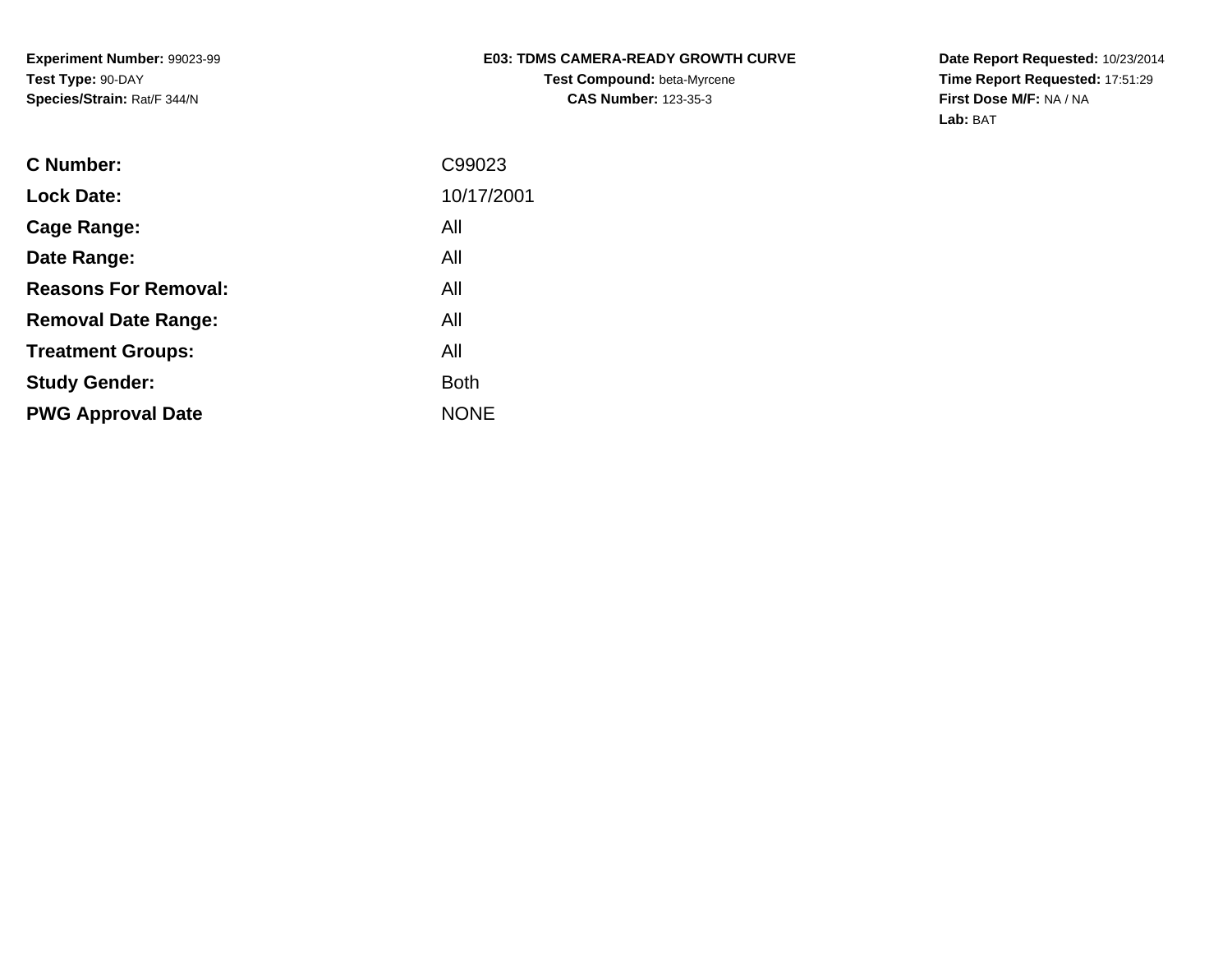#### **E03: TDMS CAMERA-READY GROWTH CURVE**

**Test Compound:** beta-Myrcene**CAS Number:** 123-35-3

**Date Report Requested:** 10/23/2014**Time Report Requested:** 17:51:29**First Dose M/F:** NA / NA**Lab:** BAT

**MALE** 

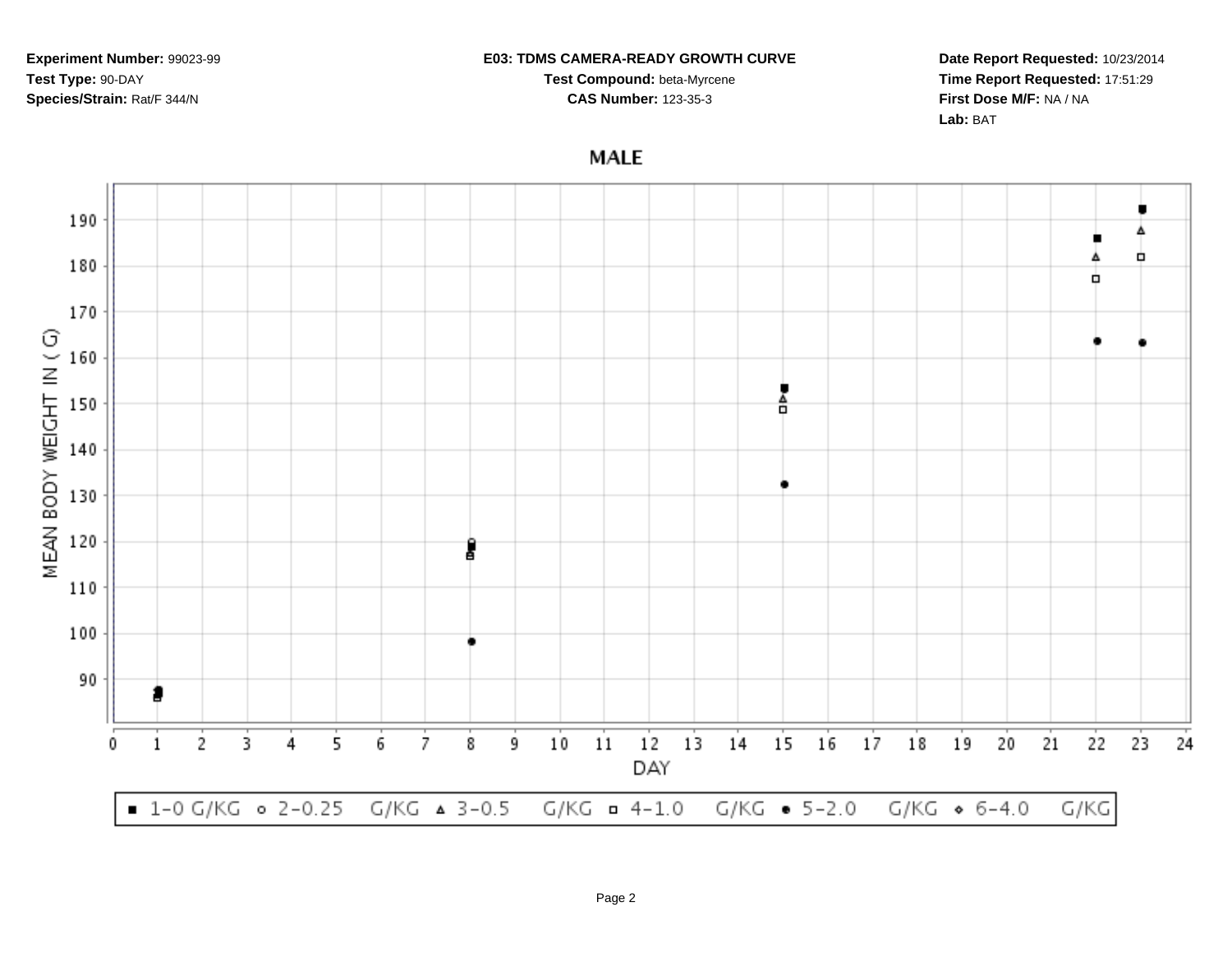## **E03: TDMS CAMERA-READY GROWTH CURVE**

**Test Compound:** beta-Myrcene**CAS Number:** 123-35-3

\*\*\*END OF MALE DATA\*\*\*

**Date Report Requested:** 10/23/2014 **Time Report Requested:** 17:51:29**First Dose M/F:** NA / NA**Lab:** BAT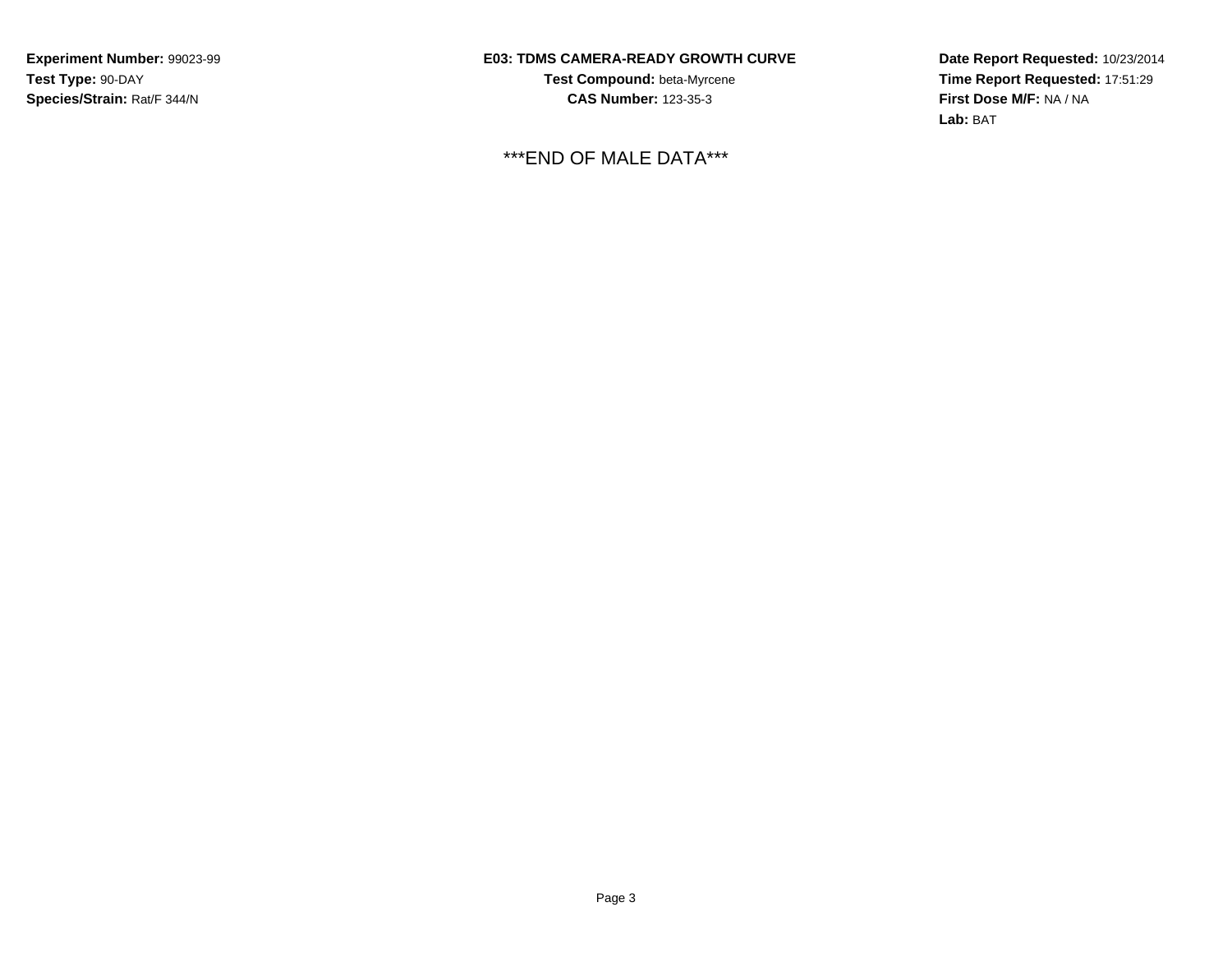#### **E03: TDMS CAMERA-READY GROWTH CURVE**

**Test Compound:** beta-Myrcene**CAS Number:** 123-35-3

**Date Report Requested:** 10/23/2014**Time Report Requested:** 17:51:30**First Dose M/F:** NA / NA**Lab:** BAT

# **FEMALE**